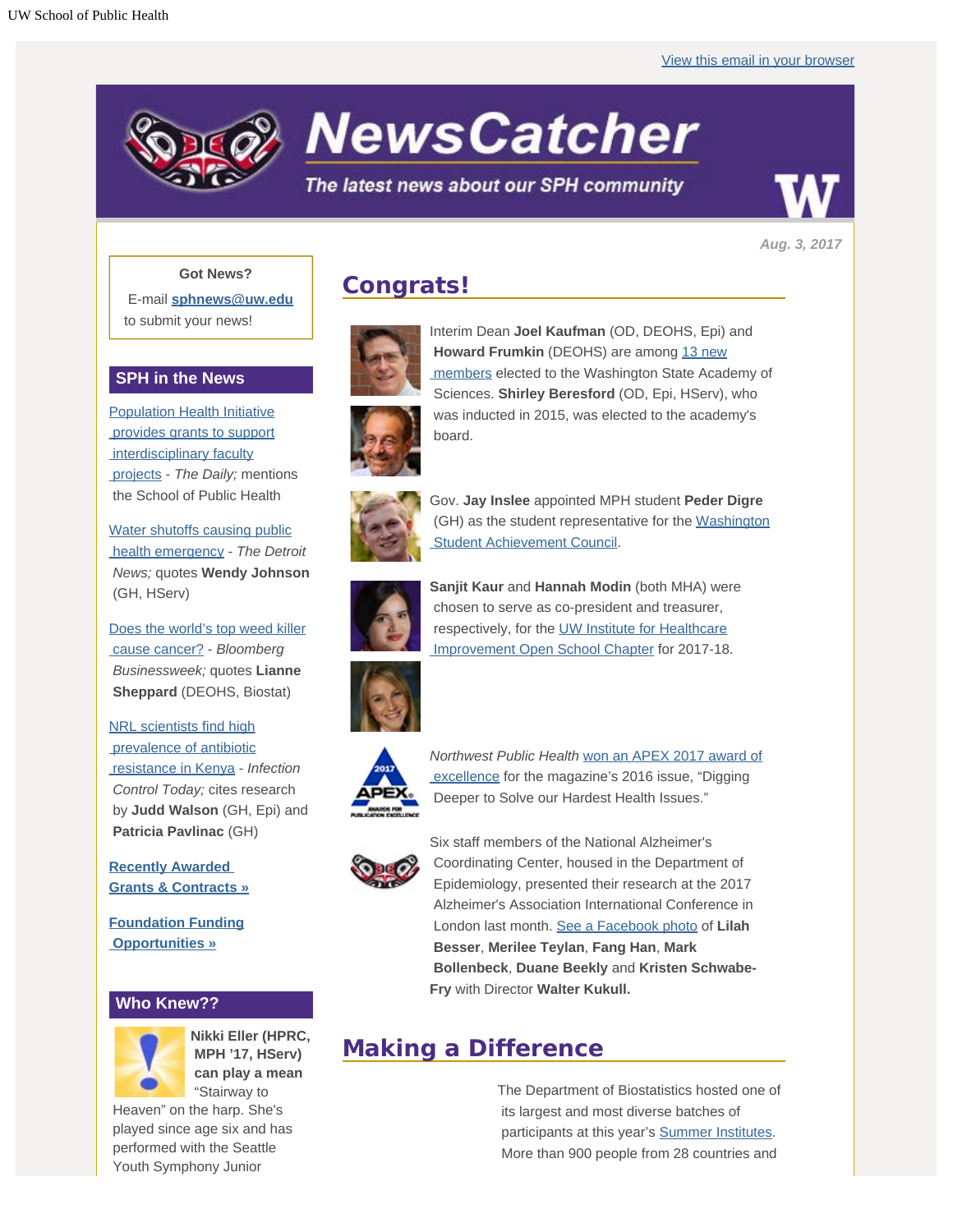Orchestra and Seattle Rock Orchestra Social Club, among others.

#### **On the Calendar**

**Aug. 7-9** [TOPMed Analysis Workshop](http://engage.washington.edu/site/R?i=wsVvEWMHX1zHRVv7aji9Zg)

**Aug. 7, 6:30-7:30pm** [UW Farm Talk and Tour](http://engage.washington.edu/site/R?i=mmiaJgJFRRXh5A1-uLXszw)

**Aug. 16 & 17, 7pm** *[Enlightened Aging](http://engage.washington.edu/site/R?i=vcwfmMQX4y55KR_YrPJMrQ)* [Book](http://engage.washington.edu/site/R?i=vcwfmMQX4y55KR_YrPJMrQ)  [Reading and Signing](http://engage.washington.edu/site/R?i=vcwfmMQX4y55KR_YrPJMrQ)

**Oct. 5, 3:30-5pm** [2017 Norm Breslow Memorial](http://engage.washington.edu/site/R?i=hBjQQKbsL01WIcUcBgBz9Q) **Lecture** 

*We'll keep you busy: take a look at the [SPH Events Calendar](http://engage.washington.edu/site/R?i=Br3u2M7bV_fVWhX-7UF7Dg).*

### **Distinguished Alumni**

Know an alum with a demonstrated record of distinguished service and achievement in public health? [Nominate them](http://engage.washington.edu/site/R?i=mCR1VlCqyPYKfv3Uc2-gRA) for the 2018 Distinguished Alumni Award before Aug. 31.

#### **Jobs**

[SPH job listings page](http://engage.washington.edu/site/R?i=S-4TGsoi7Llf9xyIuVCO1A) for national and local public health jobs and opportunities.

[NewsCatcher Archive](http://engage.washington.edu/site/R?i=cmriGXqHXBR_8WTVl8qj7Q)





 44 U.S. states and territories converged at the UW in July to learn new skills and strategies to approach big data, statistical genetics, infectious diseases and clinical research. "The connection and collaboration is one of the most impressive things," said **Norma Rodriguez-Malave**, a post-doc in the Center for Bioinformatics and Functional Genomics at Cedar Sinai Medical Center in Los Angeles. "It's great to have a place where the best of the best come together to move science forward in a positive way. It's what we need right now." Rodriguez-Malave, originally from Puerto Rico, was among 470 people who received scholarships to attend. [See photos from the program.](http://engage.washington.edu/site/R?i=61BVYM7vaBrIt4mnh2EfRw)

# **Around the Water Cooler**



**Jennifer Otten** (DEOHS, Nutr) and **Daniela Vega** (PHM) are featured in [a great video](http://engage.washington.edu/site/R?i=j5gHwzGckRSMjZaU5XiyrA) about the UW's inaugural Livable City Year program with the City of Auburn. Otten is co-director of the program and Vega was part of a group that [studied potential food rescue](http://engage.washington.edu/site/R?i=Xu_q2tshK5jtiN9doMNHvA)  [programs](http://engage.washington.edu/site/R?i=Xu_q2tshK5jtiN9doMNHvA) for the city's school district.



**Heather Fowler** (PhD '17, DEOHS) is taking on a new role as director of public health research for the National Pork Board in Iowa. [Find out what she's](http://engage.washington.edu/site/R?i=TP1HFLvYYapQ_oMamlnl8Q)  [looking forward to most](http://engage.washington.edu/site/R?i=TP1HFLvYYapQ_oMamlnl8Q) in a recent *Close Up*.



**David Citrin** (GH), founding co-director of the UW's Nepal Studies Initiative, was [recently named an editor](http://engage.washington.edu/site/R?i=D-c8PzuZjAS_eVUZa0gqKw) of the Association for Nepal and Himalayan Studies' flagship journal, *[HIMALAYA](http://engage.washington.edu/site/R?i=8OUU5fAy4wq8vuM5MhJB4Q)*.



A [column in](http://engage.washington.edu/site/R?i=ESe9ab_BbocFT0KSeDxnvw) *[NerdWallet](http://engage.washington.edu/site/R?i=az_aNWeU9mpVxVjZxWGwUw)* citing research by **Adam Drewnowski** and **Anju Aggarwal** (both Epi, Nutr) appeared on 235 news sites, including the *Huffington Post* and *USA Today,* reaching a potential audience of more than 215 million people. [Read about the study.](http://engage.washington.edu/site/R?i=tBQuA6yZHQaX6ga8l5h6vQ)



**Anjuli Wagner** (GH, Epi) and **Irene Njuguna** (Epi) presented exciting research at the 2017 International AIDS Society's Conference on HIV Science in France last month. See [Wagner](http://engage.washington.edu/site/R?i=C0oQSyMlA9uEAe_3lP3m8Q) and [Njuguna](http://engage.washington.edu/site/R?i=h2apJcKGn3uXspp6heVi5Q) in action.